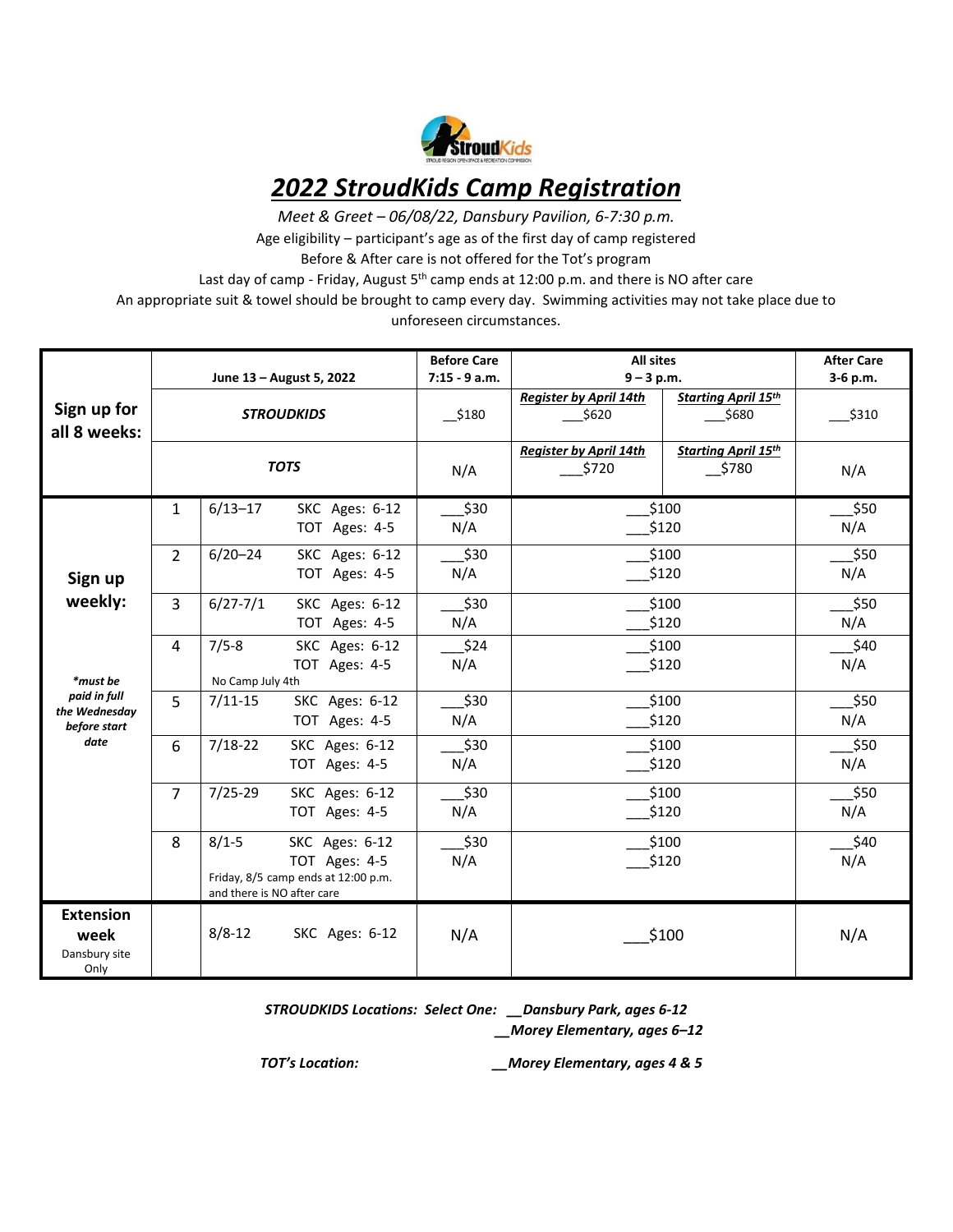# *2022 StroudKids Summer Day Camp Registration & Health Form*

| <b>PARTICIPANT</b>                                                                                                                         |                                     |              |              |
|--------------------------------------------------------------------------------------------------------------------------------------------|-------------------------------------|--------------|--------------|
|                                                                                                                                            |                                     |              |              |
|                                                                                                                                            |                                     |              |              |
| Municipality: __East Stroudsburg Borough__Stroudsburg Borough__Stroud Township__other______________                                        |                                     |              |              |
|                                                                                                                                            |                                     |              |              |
|                                                                                                                                            | T-shirt size: YS YM YL AS AM AL AXL |              |              |
| PARENT(S)/GUARDIAN(S)                                                                                                                      |                                     |              |              |
|                                                                                                                                            |                                     |              |              |
| _Check here if address is the same as the listed above                                                                                     |                                     |              |              |
|                                                                                                                                            |                                     |              |              |
| Home Phone _________________________Cell Phone_________________________Email__________________________________                             |                                     |              |              |
|                                                                                                                                            |                                     |              |              |
|                                                                                                                                            |                                     |              |              |
|                                                                                                                                            |                                     |              |              |
|                                                                                                                                            |                                     |              |              |
| <b>EMERGENCY CONTACTS</b>                                                                                                                  |                                     |              |              |
| Please list emergency contacts, and all adults who are permitted to pick up child from camp (PHOTO ID                                      |                                     |              |              |
| REQUIRED). Stroud Region Open Space and Recreation Commission (SROSRC) has my permission to release the                                    |                                     |              |              |
| above named participant to the following people:                                                                                           |                                     |              |              |
| <b>NAME</b>                                                                                                                                | <b>RELATION</b>                     | <b>PHONE</b> | <b>EMAIL</b> |
|                                                                                                                                            |                                     |              |              |
|                                                                                                                                            |                                     |              |              |
|                                                                                                                                            |                                     |              |              |
| *List any individual(s) who is (are) not permitted to pick up child. (A copy of the court order must be provided &<br>please alert staff.) |                                     |              |              |

### **EMERGENCY MEDICAL INFORMATION**

List and explain if there are any special medical conditions, special needs, allergies, or restrictions to be aware of? \_\_\_\_\_\_\_\_\_\_\_\_\_\_\_\_\_\_\_\_\_\_\_\_\_\_\_\_\_\_\_\_\_\_\_\_\_\_\_\_\_\_\_\_\_\_\_\_\_\_\_\_\_\_\_\_\_\_\_\_\_\_\_\_\_\_\_\_\_\_\_\_\_\_\_\_\_\_\_\_\_\_\_\_\_\_\_\_\_\_\_\_\_

\_\_\_\_\_\_\_\_\_\_\_\_\_\_\_\_\_\_\_\_\_\_\_\_\_\_\_\_\_\_\_\_\_\_\_\_\_\_\_\_\_\_\_\_\_\_\_\_\_\_\_\_\_\_\_\_\_\_\_\_\_\_\_\_\_\_\_\_\_\_\_\_\_\_\_\_\_\_\_\_\_\_\_\_\_\_\_\_\_\_\_\_\_ \_\_\_\_\_\_\_\_\_\_\_\_\_\_\_\_\_\_\_\_\_\_\_\_\_\_\_\_\_\_\_\_\_\_\_\_\_\_\_\_\_\_\_\_\_\_\_\_\_\_\_\_\_\_\_\_\_\_\_\_\_\_\_\_\_\_\_\_\_\_\_\_\_\_\_\_\_\_\_\_\_\_\_\_\_\_\_\_\_\_\_\_\_

\_\_\_\_\_\_\_\_\_\_\_\_\_\_\_\_\_\_\_\_\_\_\_\_\_\_\_\_\_\_\_\_\_\_\_\_\_\_\_\_\_\_\_\_\_\_\_\_\_\_\_\_\_\_\_\_\_\_\_\_\_\_\_\_\_\_\_\_\_\_\_\_\_\_\_\_\_\_\_\_\_\_\_\_\_

| Does your child require outside services for behavior or special needs? | NO | <b>YES, please complete</b> |
|-------------------------------------------------------------------------|----|-----------------------------|
| the outside services form and submit with registration form.            |    |                             |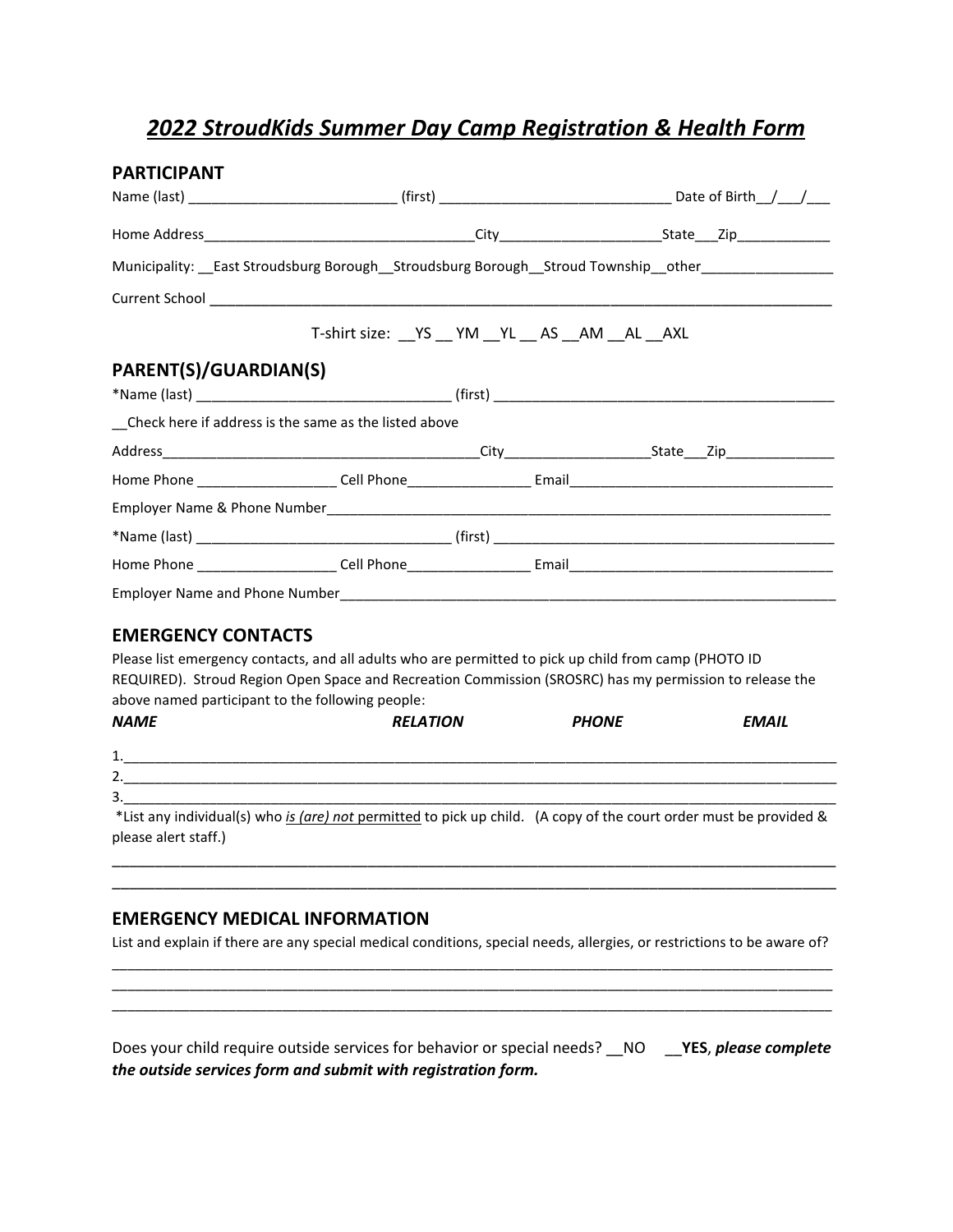## **AUTHORIZATIONS:**

Permission is given to SROSRC for the following (*initial all that apply):*

- \_\_\_ My child may participate in swimming, water activities, & sporting activities
- My child may be given medication by SROSRC Staff. I understand a medication authorization letter must be completed by a prescribing physician prior to administering (including prescription and over counter medicines not needing to be administered by a nurse) (A)

| Name<br>of Medication | Strength<br>(e.g. 50 mg) | <b>Dosage</b><br>(e.g. 1 pill/5ml) | Time to<br>be taken | Prescribing<br>Physician | <b>Reason for</b><br><b>Taking</b> | <b>Additional</b><br><b>Instruction</b> |
|-----------------------|--------------------------|------------------------------------|---------------------|--------------------------|------------------------------------|-----------------------------------------|
|                       |                          |                                    |                     |                          |                                    |                                         |
|                       |                          |                                    |                     |                          |                                    |                                         |
|                       |                          |                                    |                     |                          |                                    |                                         |

\_\_\_ In an emergency, SROSRC has my permission to administer first aid (B)

\_\_\_ *I DO NOT* wish my child to have *ANY medical treatment*

# **NOTICE OF RISK AND LIABILITY RELEASE**

- 1. I hereby give my permission for my child to participate in the StroudKids Summer Day Camp ("Camp") program and activities
- 2. I attest that my child is in good health and in proper physical condition to participate in Camp. I have listed any activity restrictions, allergies, medications taken by the child, or any other needs on this form. Further, I agree that I will notify the staff immediately should my child's health condition change at any time during participation in Camp. If I believe the conditions at Camp to be unsafe, I will discontinue my child's participation and notify the appropriate staff.
- 3. I understand, and acknowledge that any and all rules, guidelines, and safety procedures of Camp are established for the safety and protection of all participants, including my child. I agree, on behalf of myself and my child, that we will comply with all rules and policies established by Camp, and will obey all staff, employees and assistants, of Camp and SROSRC.
- 4. I recognize, understand, and acknowledge that participation in Camp may involve risk and danger of serious bodily injury, permanent disability, paralysis and death.
- 5. I acknowledge that SROSRC prohibits the use of controlled substances, tobacco products, alcoholic beverages, and possession of weapons at all Camp locations. Failure to comply with these restrictions will result in immediate dismissal of your child from Camp with no refund of your registration fees.
- 6. I recognize that failure to comply with the rules and guidelines may result in immediate suspension or dismissal from Camp.
- 7. The staff and/or sponsors have my permission to photograph my child. I understand that these photographs may be used in promotional brochures, flyers, or news releases.
- 8. In consideration of my child's participation in Camp, I the under-signed, on behalf of myself and my minor child, do hereby release, discharge, and covenant not to sue SROSRC, its directors, service providers, members, volunteers, and employees from all liability, claims, demands, losses, or damages on my account caused or alleged to be caused in whole or in part by the negligence of SROSRC, including negligent rescue operations. I further agree that if, despite the Release, I, the minor, or anyone on the minor's behalf makes a claim against SROSRC, I will indemnify, save, and hold harmless SROSRC from any litigation expenses, attorney fees, loss, liability, damage, or any costs that may incur as the result of any such claim.